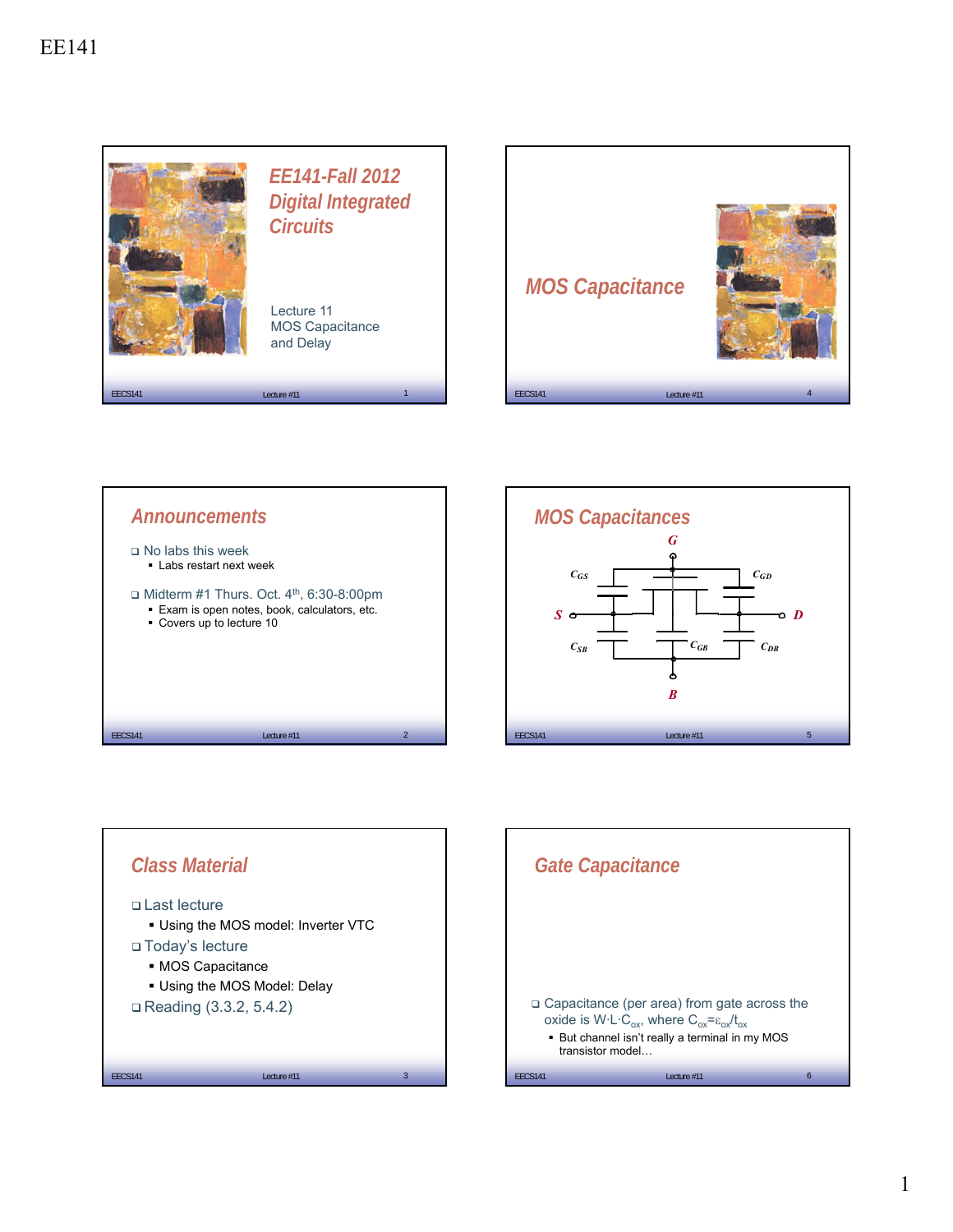









- Changing source voltage doesn't change  $V_{GC}$ uniformly

 $EECS141$  Lecture #11  $\qquad \qquad$  11  $\qquad \qquad$ 

- $-E.g. V<sub>GC</sub>$  at pinch off point still  $V<sub>TH</sub>$
- Bottom line:  $C_{GCS} \approx 2/3 \cdot W \cdot L \cdot C_{ox}$





If change in charge is 0,  $C_{GCD} = 0$ 

| 1 <sup>2</sup><br><b>EECS141</b><br>Lecture #11<br>12 |  |
|-------------------------------------------------------|--|
|-------------------------------------------------------|--|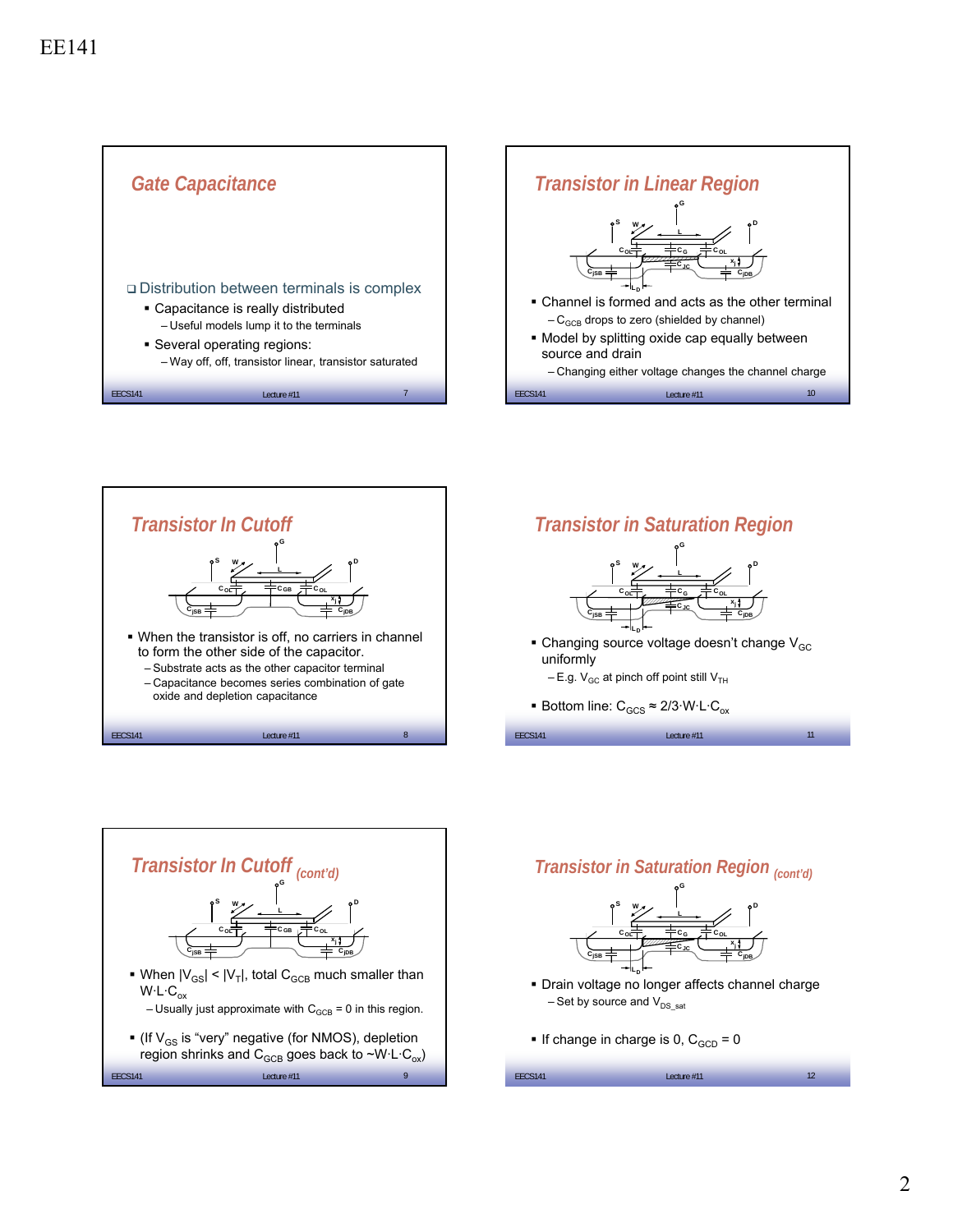









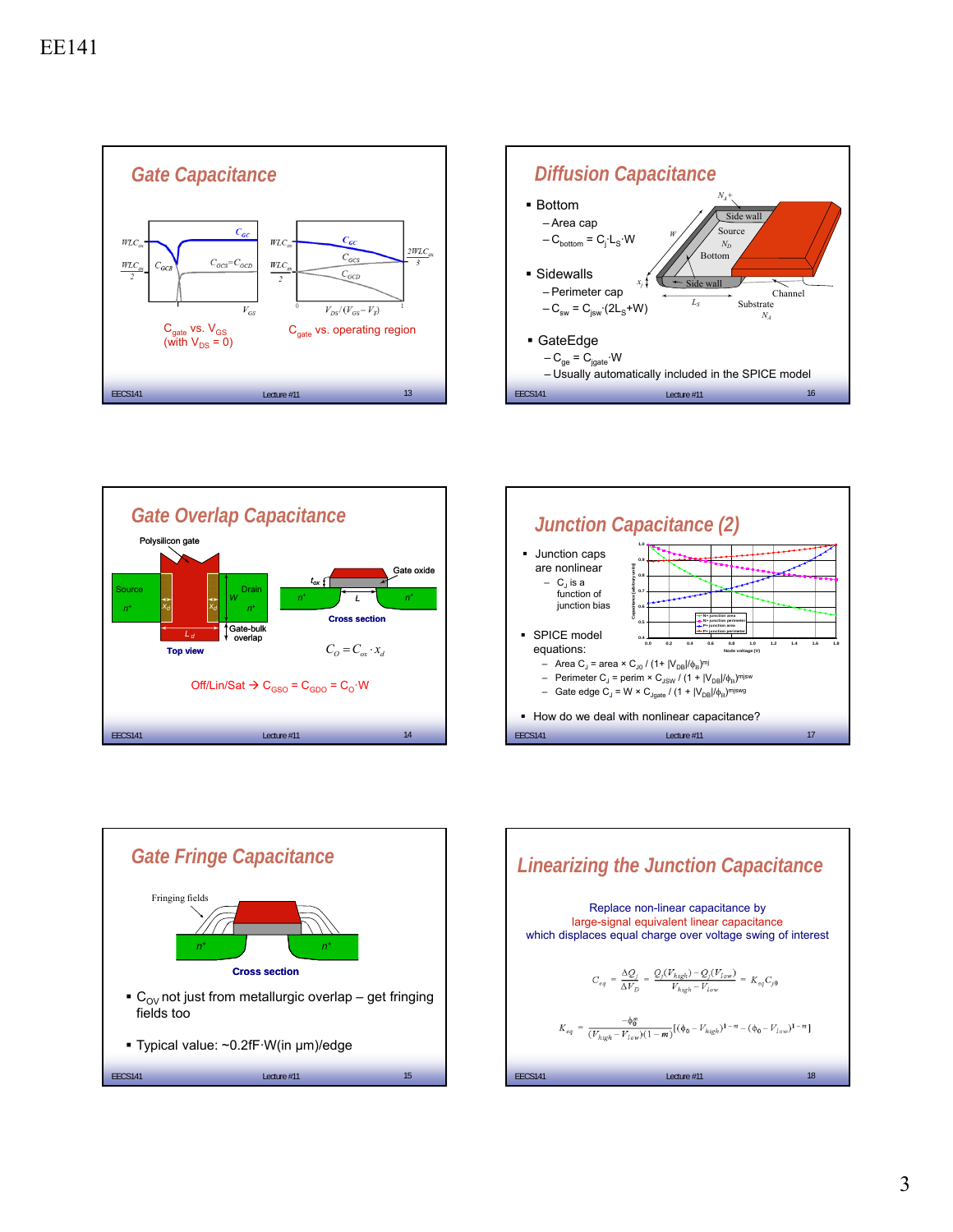



|                                     | Capacitances in 0.25 µm CMOS<br><b>Process</b> |                                  |                             |                         |                |                 |                           |           |                            |  |
|-------------------------------------|------------------------------------------------|----------------------------------|-----------------------------|-------------------------|----------------|-----------------|---------------------------|-----------|----------------------------|--|
|                                     |                                                | $C_{\alpha x}$<br>$(fF/\mu m^2)$ | $C_{\odot}$<br>$(fF/\mu m)$ | $C_i$<br>$(fF/\mu m^2)$ | m <sub>i</sub> | $\phi_b$<br>(V) | $C_{jsw}$<br>$(fF/\mu m)$ | $m_{jsw}$ | $\Phi_{\delta s w}$<br>(V) |  |
|                                     | <b>NMOS</b>                                    | 6                                | 0.31                        | $\overline{c}$          | 0.5            | 0.9             | 0.28                      | 0.44      | 0.9                        |  |
|                                     | <b>PMOS</b>                                    | 6                                | 0.27                        | 1.9                     | 0.48           | 0.9             | 0.22                      | 0.32      | 0.9                        |  |
|                                     |                                                |                                  |                             |                         |                |                 |                           |           |                            |  |
| 20<br><b>EECS141</b><br>Lecture #11 |                                                |                                  |                             |                         |                |                 |                           |           |                            |  |





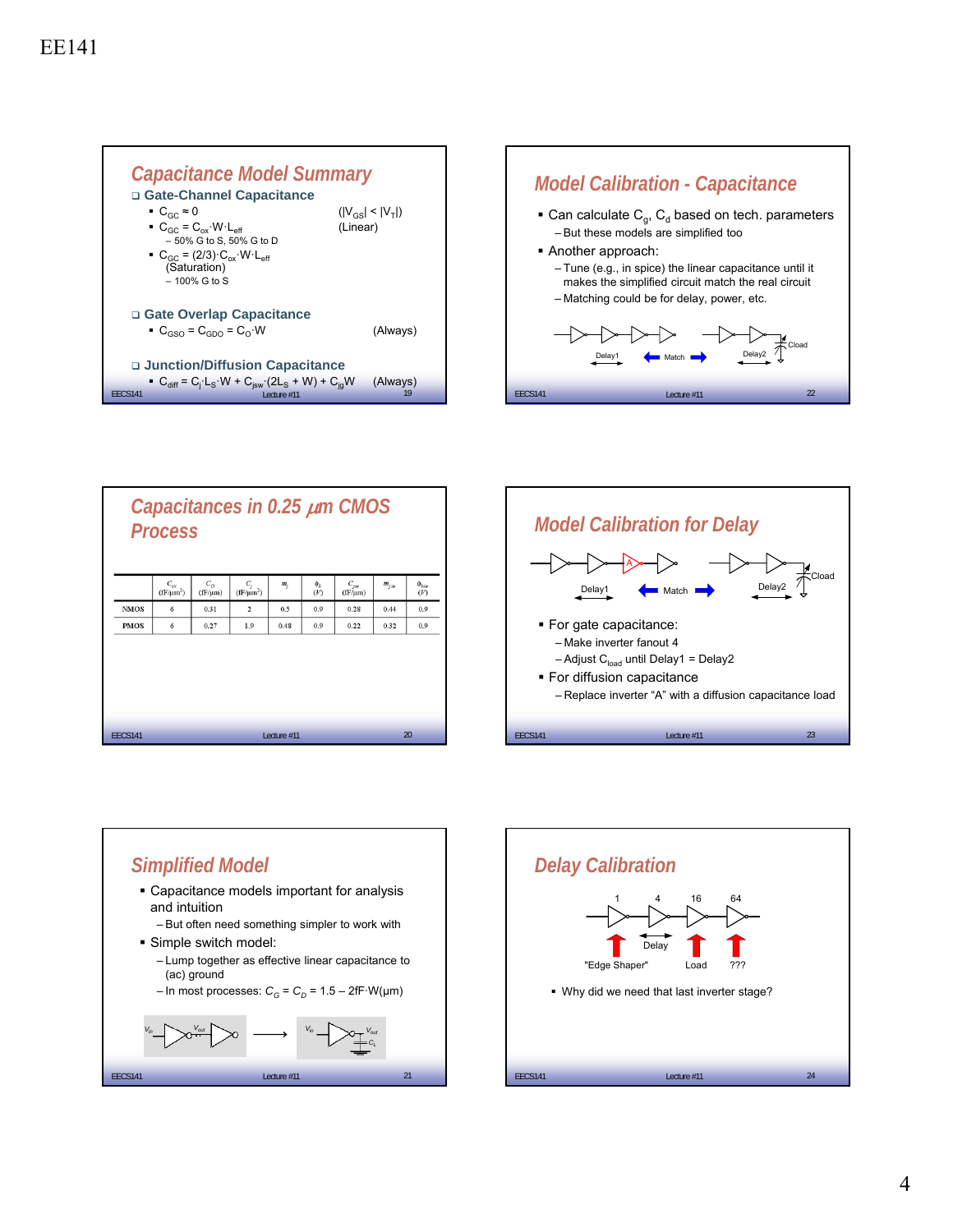